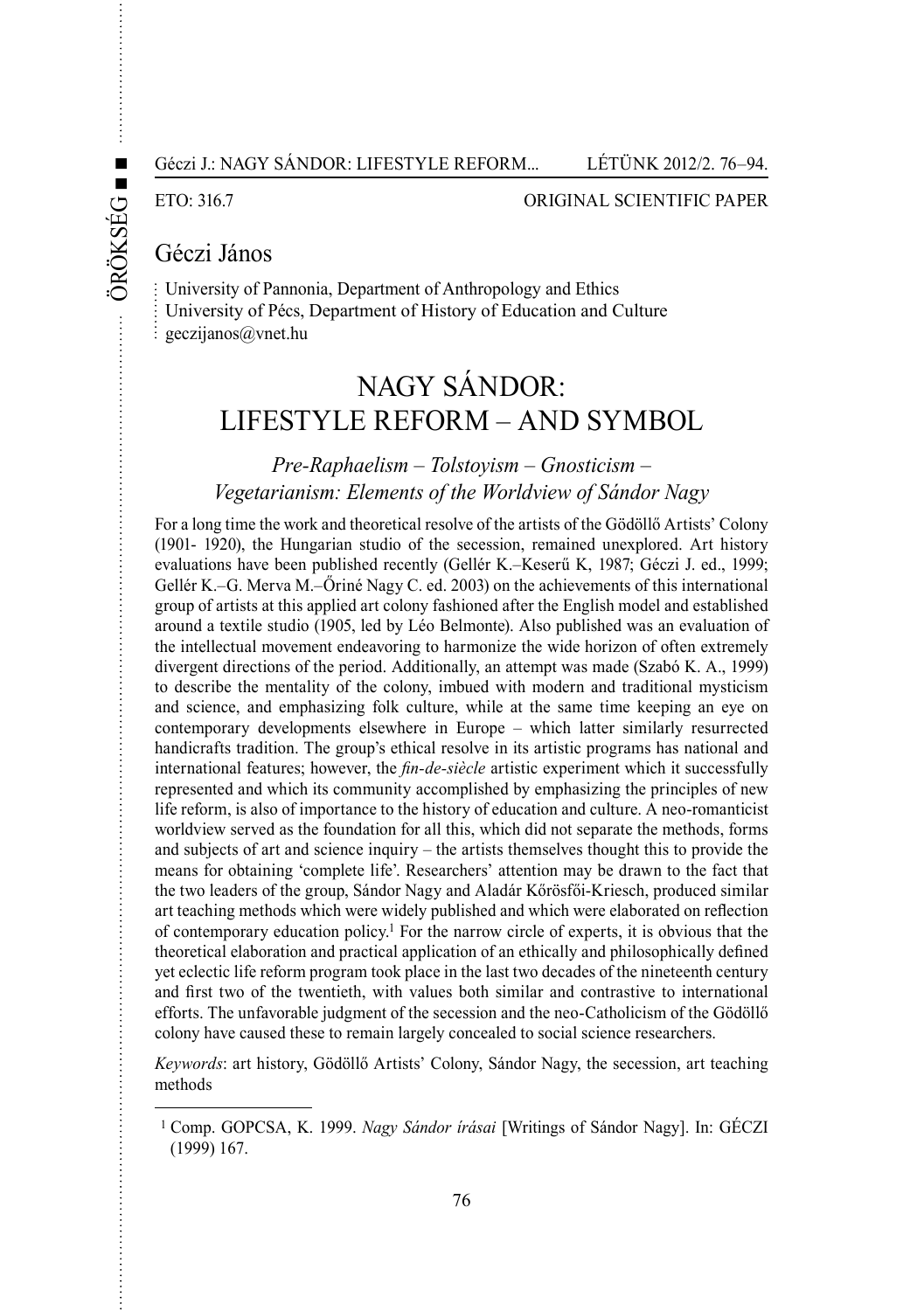## 1. Art and education

"*In love we raise our children, and for this reason we make artistically illustrated books for them; painting fine pictures, designing fine houses, drawing fine furniture and weaving fine carpets so that everything we have should be beautiful, and that we people should be unable to behave otherwise than beautifully, and have good thoughts as well as emotions; that ultimately all people should be able to create, the worker becoming an artist,"2* writes Ervin Szabó in a newspaper article on Walter Crane in *Népszava* summarizing the role of education at the turn of the century. The connection of Nagy with Népszava and Szabó is known, and he has also been shown to have been influenced by Crane.

The education ideas of Nagy – and the Gödöllő colony – held the world to be improvable by art. This art education philosophy was founded on their neognosticism. Social reform was unsuited for the transformation of conditions; rather, it should come from self-improvement deriving from man's internal needs, resulting in the creation of a pure intellectual being. The close combination of work, lifestyle and art shape this new, self-forming type of man – for the creation of which a number of experiments were produced throughout Europe (comp. the Hamburg school, Vogeler's Worpsweide work community, and the Ascona "ethical-social-vegetarian-communist" society).

The Gödöllő artists (including Nagy) in every possible manifestation – their fine art and applied art, their theoretical writings and debate articles, academic studies, popular education, illustrations for children, actions in public life, organization work and so on – created their aura and the set of conditions for their activities. Through their contacts both the applied arts colony and the fine arts group and their members enjoyed state support – for the most part the artistic groupings urging lifestyle reform included individuals for whom Hungarian circumstances posed no difficulties in finding sponsors and receiving commissions.

Their regularly expressed ideas on education – through the auspices of Nagy and Kriesch – apply to art education. Their philosophy-derived aesthetics and education strategy extended just as much to popular education as it did to the institutionalized forms in kindergartens, elementary schools and high schools, as well as art teacher and artist training. The ethical nature of their motivation is indicated by the fact that they go beyond the subject area of fine art to speak on the material culture of everyday life, discovery procedures of related sources of knowledge, and the possibility of creating a culture of free spirit. In consequence, they also redefined the nature of the teacher – holding him simultaneously to be a prophet, artist and instructor (NÉMETH A. 2004).

 <sup>2</sup>SZABÓ, Ervin: *Walter Crane: Egy szocialista művész* [W. C.: A Socialist Artist]. Népszava, Oct 20, 1900, 3.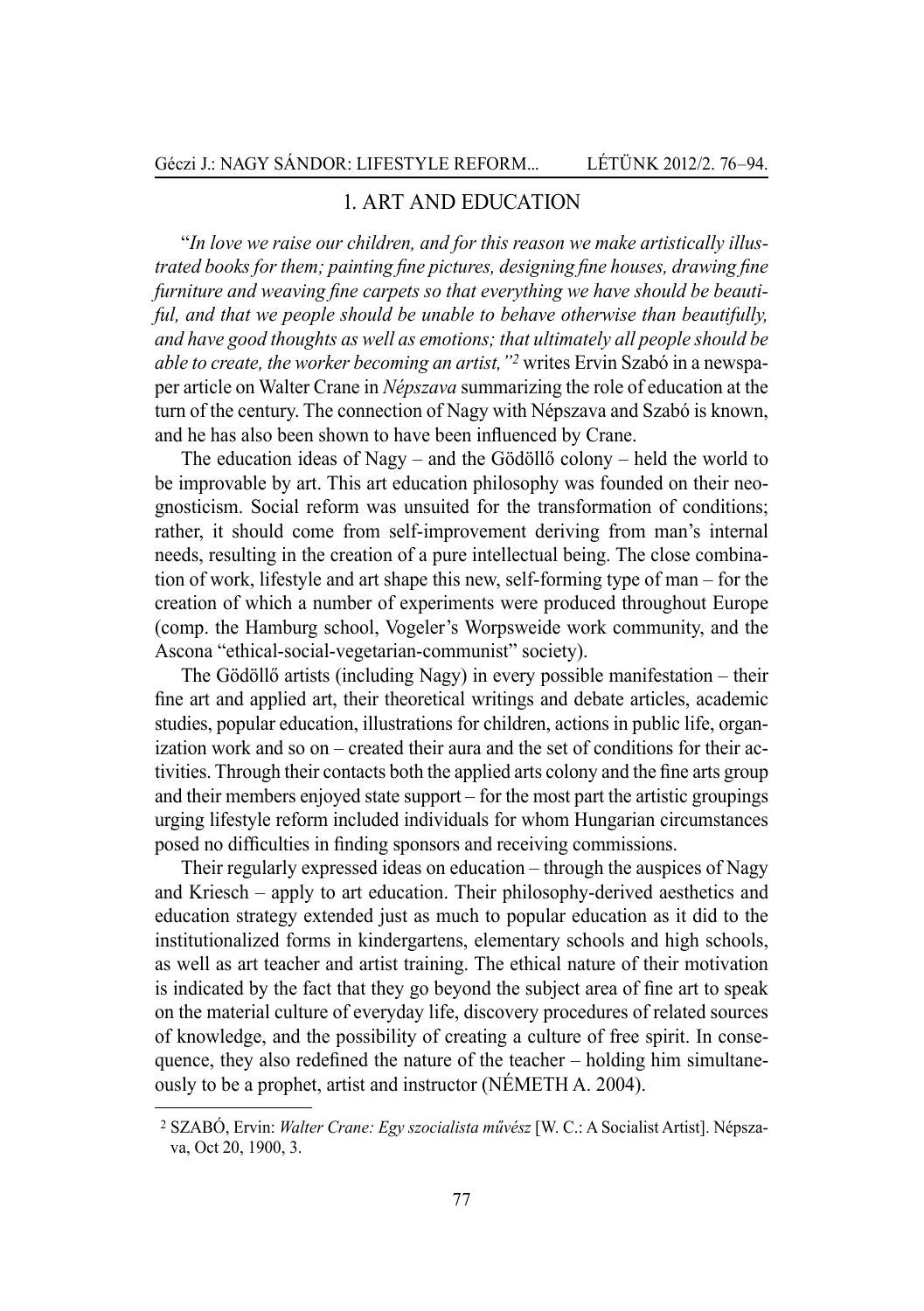The use of this reformed education method in art and the fact that it was of breakthrough importance in personality shaping influenced not only the technique of creating works of art but also the symbology. Important now were the patterns and symbols which had tradition but could be imbued with new content and which summarized the ideals represented.

## 2. The meaning of the rose

The graphic piece bearing the title *Home* or *Hearth* was produced in Sándor Nagy's home in Veszprém around 1905.*<sup>3</sup>* It depicts the living-room/kitchen of the Galamb Street home of the artist and his wife, the place where they lived and worked the most. The painter sits at a book-covered table behind the stove and looks fondly at his wife, who stands in front of the stove and handles the stem of a potted rose. The outside world can be seen in the window: the setting sun over Veszprém's castle hill, with the bishop's palace. The work contains a number of traditional symbols, all symbols of the universe. Fire, the rose and the book are all signs of the macrocosm in the European worldview, as emphasized by their combined presence. Moreover, inasmuch as Veszprém is a Catholic diocese whose cathedral and bishops played an important role in the formation of the nation-state, all of which is invoked for the initiated in the scene, a second, Catholic, worldview is implied. Is the contrast of internal and external world, micro- and macrocosm, alien to the reading of this Hungarian secessionist work? Surely not.

On the left side of the vertical axis of the picture are the customary masculine symbols: the fire in the stove warming the house, the books providing traditionbased guides to manly knowledge, the sunlight illuminating the world; while on the right are the signs of charitable femininity: a rosebush growing in a heartshaped pot and bending toward the church and sunlight, over which stands the woman dressed in folk clothing.

Is this a simple decorative allegory or an elaborately interwoven life philosophy? Is the symbolism a one-time instance in Nagy's oeuvre, or in the works of the group which Nagy once led, and are there identifiable contemporary parallels?

*Our Garden* (1902)<sup>4</sup> presents a folk-idyllic setting where the owner works in his garden amid tame animals. The woman is surrounded by roses, lilies, and other attributes of the Virgin Mary as she glances at her resting husband. In

<sup>3</sup> Copperplate, 195 × 127 mm, Museum of Applied Arts, Budapest, Inv. nr.: Krtf. 1489.

<sup>4</sup> Mixed technique, wood,  $37.5 \times 50$  cm, Hungarian National Gallery, Budapest, Inv. nr.: 7638.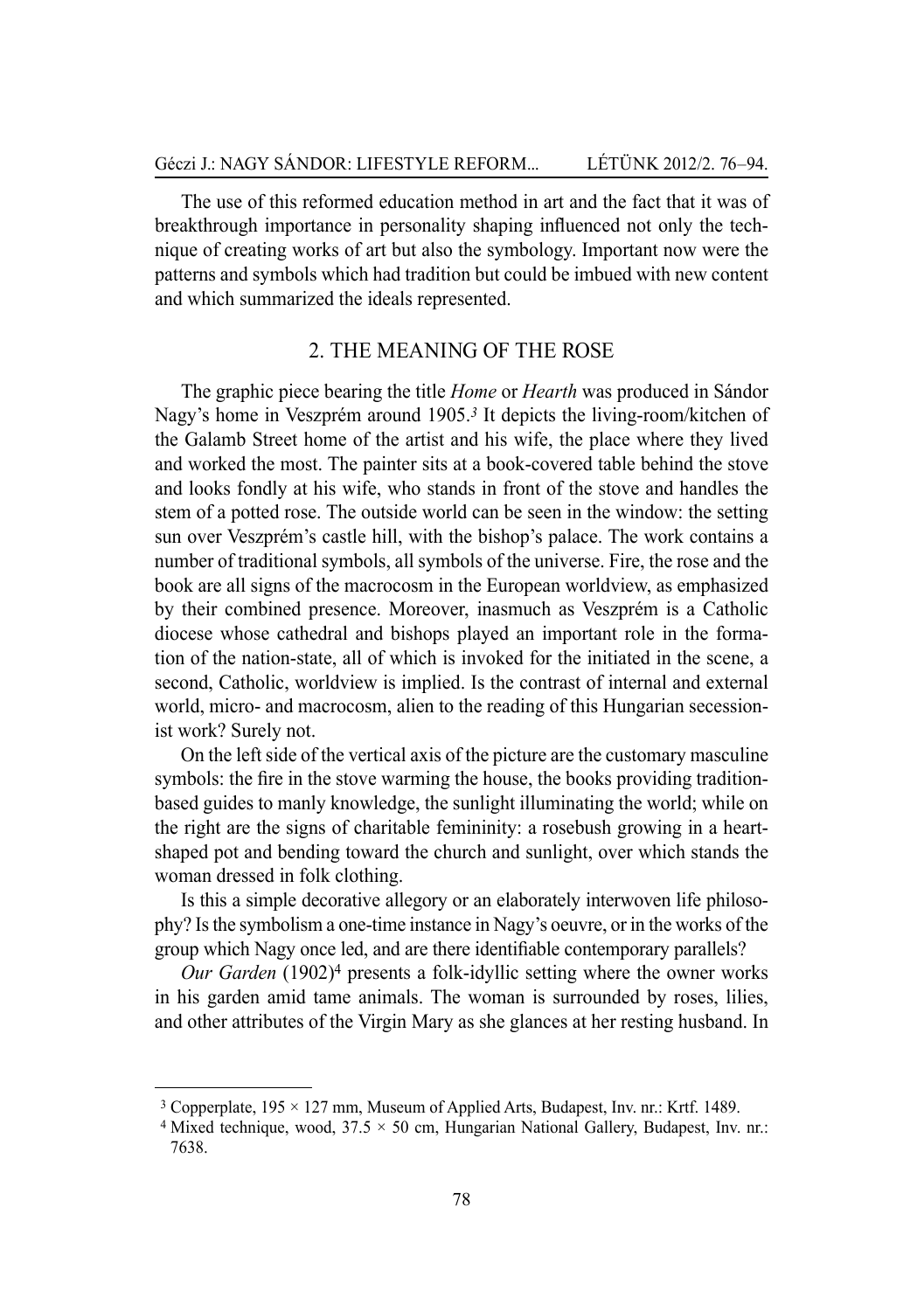the watercolor *Ave Myriam* (1904)<sup>5</sup> a male angel with the facial features of the artist holds the heart-shaped root of a rose stem in his hand. The angel stands high on a rocky, grassy plateau, having just arrived in great haste, as indicated by the smoke and light trailing from the meeting-point of the heart-shaped root and the rose stem. To this work Nagy added the annotation: "in *place of lily rose is fine.*"6 To a second picture, *Holy Expectancy (1904)*, *<sup>7</sup>* the artist and pregnant wife is a dual image which may be interpreted allegorically – "*new bud of the rose.*"8 In its emphasized position, the rose indicates a life value. The rose also appears as the flower of mourning and death and of the completion of a full life in the woodcut *In memoriam Aladár Körösfői-Kriesch* (1922), where the plant covers the sepulcher over the deceased.

A similar mass of symbolic roses rich in formal meaning is found in Körösfői-Kriesch, Mrs. Sándor Nagy (née Laura Kriesch), Mariska Undi, Rezső Mihály, Miksa Róth, István Zichy and others; that is, the works of all the direct and indirect associates of the Gödöllő Artists' Colony which played a significant role in the rejuvenation of turn-of-the-century Hungarian art.

Further, if one studies the photographs documenting the everyday life of the Gödöllő artists, it is striking how often the rose with its implicit value appears to decorate home interiors, to complete the splendor of outdoor gardens, and in illustrations of children's books. However, this may be self-evident, as the rose cult was characteristic of the period for the peasantry, the middle class and the economic elite alike, and its depiction was popular both in academic art and in secessionism with its aetheticism and frequent allusions to romanticism.

The artists who lived in Gödöllő studied at a wide variety of locations in Europe and North America, and included some non-Hungarians; their open community life made possible the brief presence and work by numerous foreign visitors. Their international movements and contacts were determined by Tolstoyan philosophy, which was extremely popular at the time, a belief in reflection on mystic, religious and philosophical questions and in the identity of the charismatic personality. They reported on the achievements of contemporary artistic science, and education and art education; their efforts stemmed from the same root, with a distinct, intellectually and emotionally outlined selection of values.

The answer to the question whether the rose has additional meanings compared to previous periods or other contemporary art groups can be found in the masterpiece by an author in Austrian realism. Published in 1857, Adalbert

<sup>&</sup>lt;sup>5</sup> Watercolor on canvas,  $89 \times 60$  cm, Hungarian National Gallery, Budapest, Inv. nr.: 6524.<br><sup>6</sup> GELLÉR 2003: 20.

<sup>&</sup>lt;sup>7</sup> Watercolor, gesso, wood,  $29.5 \times 42.5$  cm. Sándor Nagy House, Gödöllő

 <sup>8</sup>GELLÉR 2003.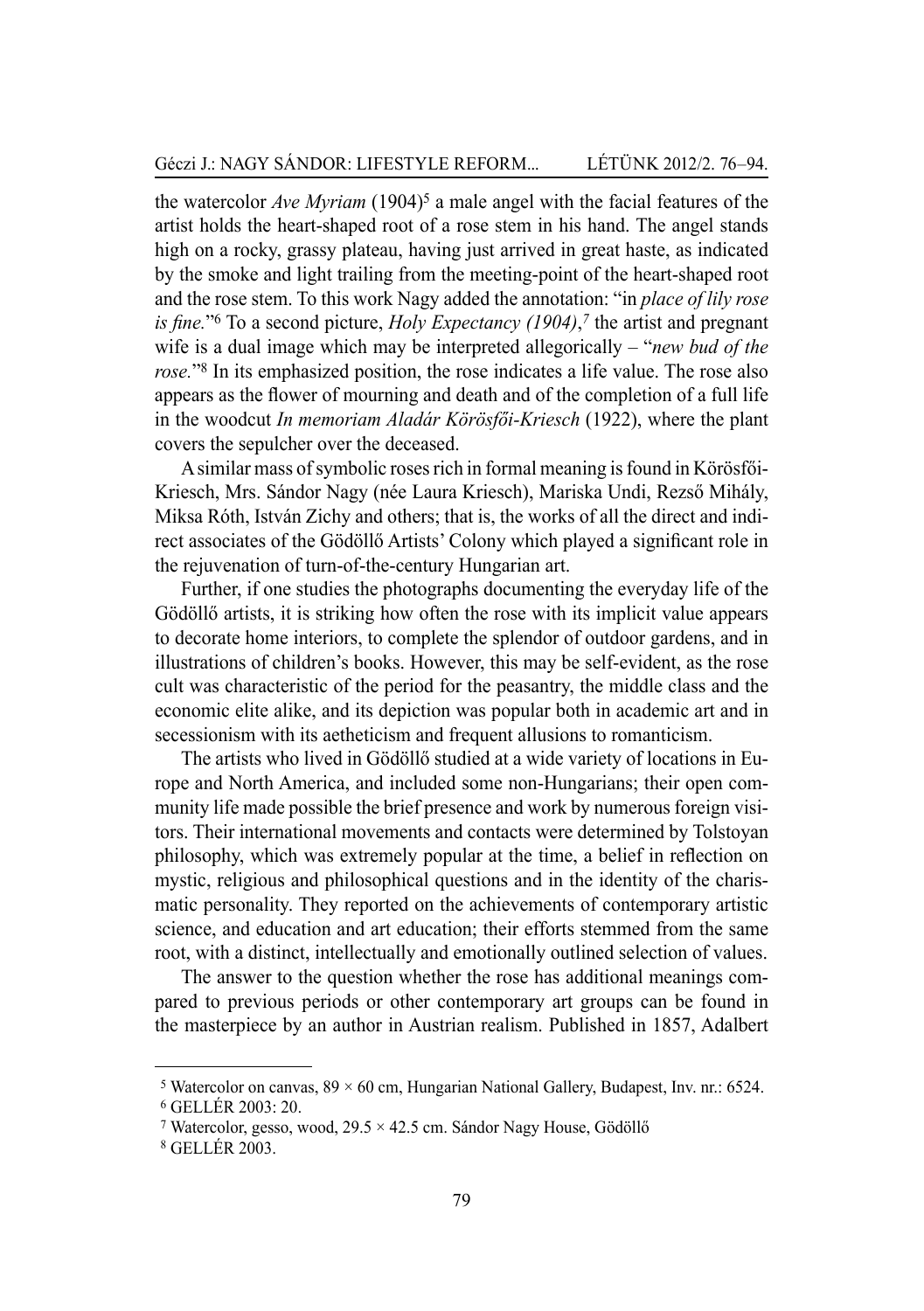Stifter's *Nachtsommer* was a novel of direction responding to the mentality of this period.9 Stifter was not interested in exposing social and political causes; rather, he spoke of how to remedy the proliferation of problems. This is a novel of development, with the focus on physical and spiritual improvement, and emphasizing that it is human passion which is responsible for decadence, not society, and especially not politics, which it considers moral. Personal self-discipline, maturity for freedom, and improvement (Bildung) are the tasks of man, and can be brought about by the conscious integration of the human character and its environment, resulting in goodness and justice, and the unification of intelligence and emotion.

*Nachtsommer*'s protagonist is the son of a merchant who organizes the life of his family and employees along patriarchal/petty bourgeois principles. The son, however, devotes his life to a higher level of culture and becomes expert in science and the arts. The father's life is guided by property, and the son's by culture – understandably, Heinrich abandons and ignores family norms and strives to obtain higher civilian values and gain greater independence, yearning for wider horizons. In his wanderings – the second stage of his development – he encounters Nature and the creatures of God, who show him the proper path: attention to details is motivated by science, and the acceptance of it all by art. The advance of the unification of Nature and culture takes place at the third stage: on a model country farm.

"Rosenhaus" was situated on a hilltop and was covered by roses, all blooming at once in striking radiant colors and clouds of fragrance. This truly Eden-like house and garden was created by human intellect and artistic gardening, for the self-fulfillment of its inhabitant in order that he might have every chance of becoming intellectually noble. The house and garden, despite all their beauty and splendor, are not items of luxury. In the viewpoint of the author, Nature infused with culture is the proper medium for the development of the human spirit.

The creative desires of the owner of Rosenhaus are characterized by openness to history. As the creator of his own future, he wishes to know the past, appreciating antique furniture and art objects, making no distinction between the products of fine art and those of handicrafts, preserving all of it as passionately as a museum caretaker.

In an analysis of this novel and especially the objects of furniture in Rosenhaus, Carl E. Schorske summarized the protagonist's characteristic features and essentially describes the unique traits of adherents to life reform. The cultured turn-of-the-century citizen of the mentality represented by the novelist "*moves petty bourgeois economy to aesthetic selectivity: art replaces religion as the* 

<sup>9</sup> Comp. SCHORSKE, C. E. 1979.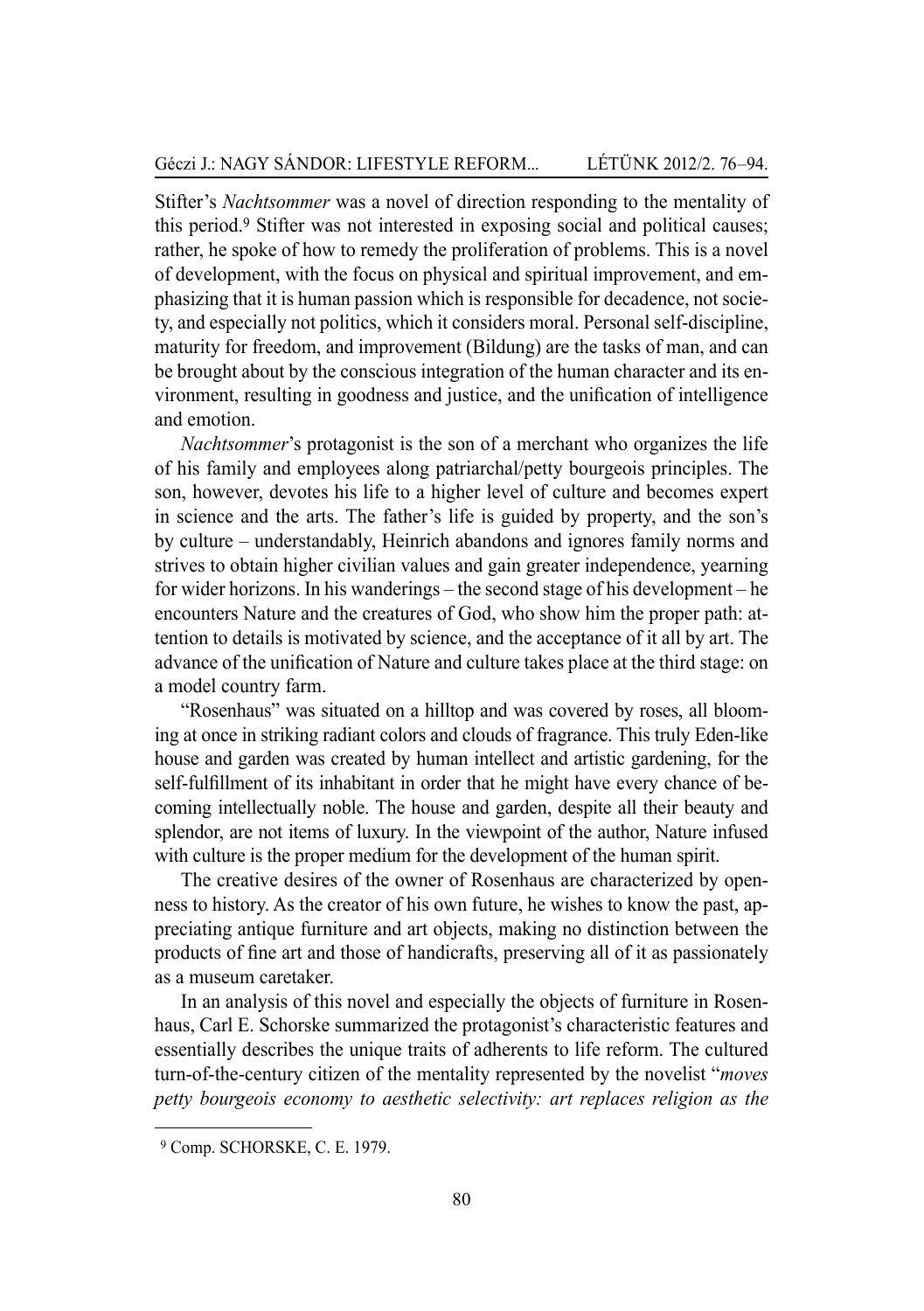*source of the chief meaning of life, and in it appears the tendency to social mobility and cultural acquisition which is directed toward the destruction of the results of [unquestionably traditional – C.E.S.' remark] …universal moral culture.*" (SCHORSKE, C. E. 1979: 259.)

Whether one considers the social resolve of the spokesmen for lifestyle reform, or the participants, or the changes represented by the artists, the above quote is astonishing. So is the fact that in the Hungarian language area the Gödöllő artists – who happened to be nearly identical in ethnic origin, education, and social situation – undertook the formation of an alternative lifestyle.<sup>10</sup>

## 3. The flower as an evaluation of life

What is that makes the rose so emblematic, and stressed in picture after picture? Could the reason be that the intellectual profile of the secessionist artists in their efforts to synthesize life and art was shaped by remnants of the romanticist worldview, by the English pre-Raphelites, by allegoric French symbolism, and by Tolstoyanism and contemporary gnostic and theosophic teachings centering on one's own divine reality, by vegetarianism and naturalism, both enjoying great popularity in Europe at the time, and the series of laical ideas on education and art education; and that the rose had a role as emblem in all of these, both in its botanical existence and as a symbol of dual values? Is it sufficient explanation for the rose use of Nagy and the Gödöllő artists as a central category that the international cultural movements enumerated above turned to objects, ideas and actions expressible by this flower at precisely the time when education directed at the "complete life" was their objective? The Gödöllő group was far from alone in wanting to be more than just artists: they considered their lives and body to be creative media, and attempted to show by example a model for mankind to follow.

The Gödöllő group created a unique mixture of turn-of-the-century ideas of life reform in which the rose was of a mystic character. The chromatics they created supports this conclusion. For them the rose was a plant of light, symbolizing their shared views of the world, a complex, somewhat eclectic form of mild radicalism.

<sup>10</sup> SZABÓ, K. A. 1999: 92–93.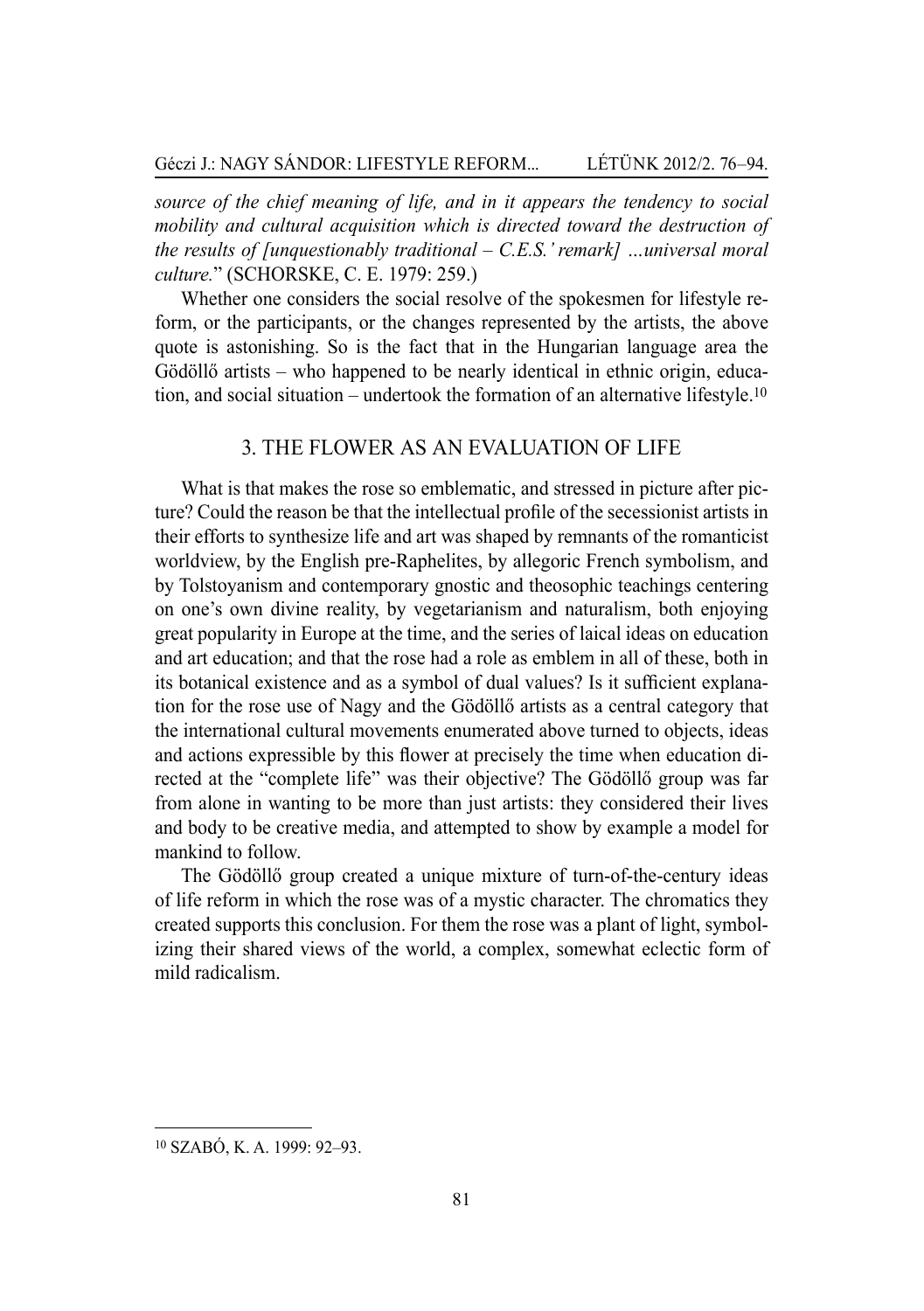## 4. Some elements of Sándor Nagy's individual worldview

## *4.1. Nazarenes*

In all likelihood, Sándor Nagy became acquainted with the Nazarene movement in Hungary through Ferenc Szoldatics, and his interest in puritan/romanticism principles increased when he met a number of admirers of Raphael at Szoldatics' studio while on fellowship in Rome.

The Nazarenes recruited their numbers from peasants, craftsmen and industrial workers; they took the commandments of the Sermon on the Mount literally, living pious lives in which they did not drink or bear weapons, and they maintained strong personal and correspondence contacts. However, they did not have a significant structural organization, or priests, and it was the enclosed internal life of the groups which was important to them.<sup>11</sup>

After Rome, Nagy studied in Paris at the Julian Academy. At this time, 1892-1900, he was in contact with virtually every movement which promoted philosophical, aesthetic or lifestyle renewal in some way. He was influenced by the Franco-Belgian occult Rosicrucian group, who performed their symbolist idea-painting by mystic transfiguration and preached the role of the artist as prophet – the prominent position of art in understanding the world. Nagy's writings testify that he was also affected by Buddhism and theosophy. He did not reject any turn-of-the-century philosophy or life reform movement which placed individual development at the center, emphasizing the individual worldview over community, God-centered cosmologies – their influences were rather accumulated, and the ideas of various philosophical definitions did not cancel each other. Understandably, during this time Tolstoyism, which combined socialist and Christian ideals, and a version of anarchy linked to Jenő Henrik Schmitt (a Tolstoyist), which urged social reform through the improvement of man and rejected the state as depersonalizing people in the name of government, were other movements which became important to Nagy.

#### *4.2. Pre-Raphaelites*

The return to the ideals of Italian painting before Raphael both intellectually and artistically was encouraged by the mid-nineteenth century Pre-Raphaelite Brotherhood. They were characterized by a preservation of simplicity and handicraft traditions, meticulous artistry in the shaping of their objects, attention to

<sup>11</sup> Cf. Eötvös Károly munkái IX. *A nazarénusok* [Works of Károly Eötvös IX: *The Nazarenes*]. Budapest, 1904.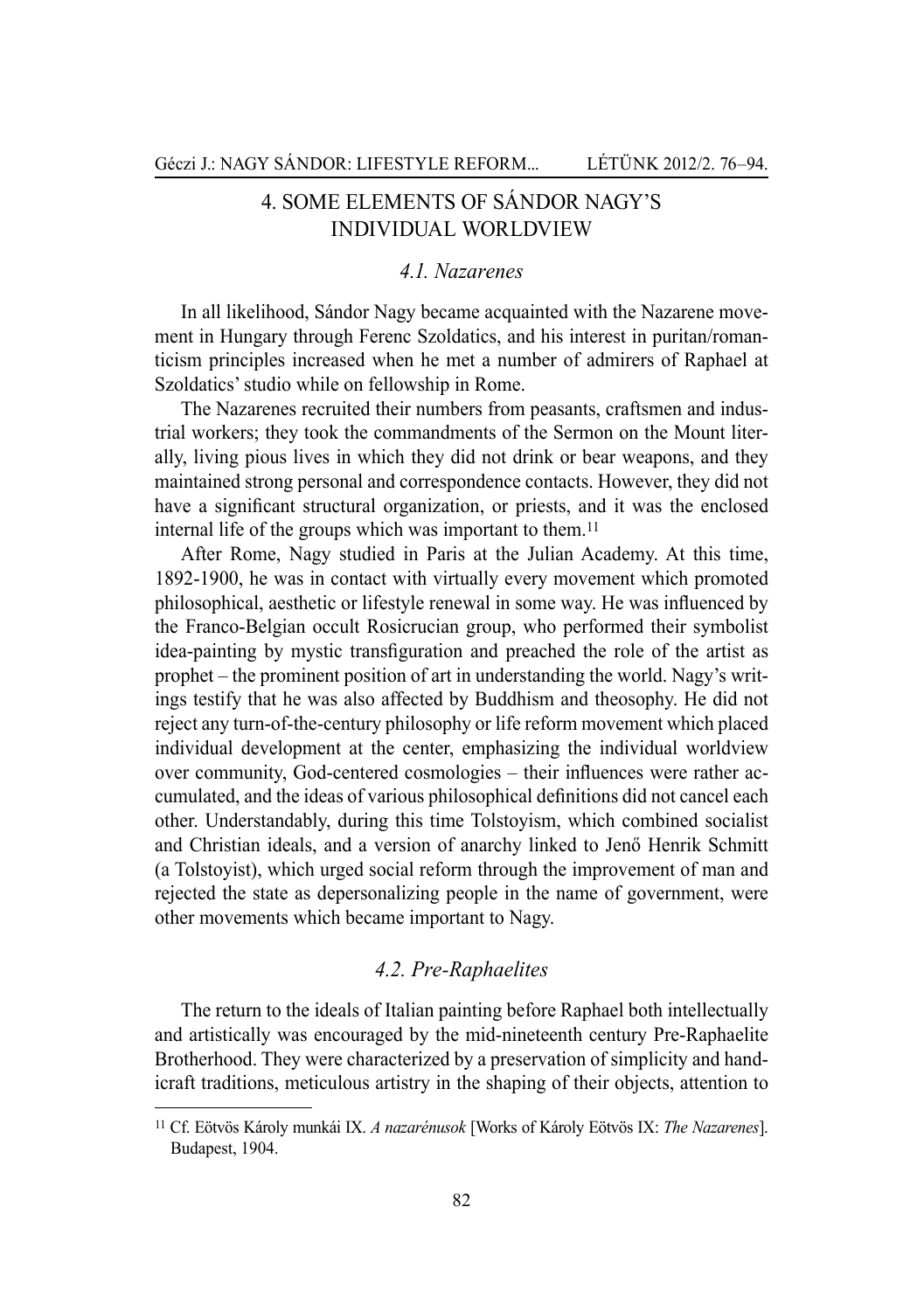the spiritual content of things, and a concept of the combination of art and labor as a single unity – and they had many followers. To accomplish all this in artistic communities was of even greater importance, and they featured utopian notions which many received as yearned-for ideals.

The Pre-Raphaelites' model of self-organization was the Nazarenes, a group of Germans living in Rome who sought the joining-place of Christian belief and archaicism (their name was from the earliest Christians) – and it was Ford Maddox Brown who created the connection between the Nazarenes and the pre-Raphaelites. Echoing medieval ideals of common labor and learning from one another thereby, the group's members adored romanticism and were believers of Johann Jakob Wirz (1778–1858). Wirz claimed to be a reincarnation of Christ and found many followers in the regions of Elberfeld and Barmen. This new religious movement came to the Carpathian Basin through Switzerland (1839) by means of János Denkel, a Hungarian student of Heinrich Samuel Fröhlich, and it enjoyed the support of several highly influential Hungarian intellectuals.

William Morris' social sensitivity became a model: the concepts of spreading the teachings of Christ, helping the poor, and practicing a combination of self-moderation and craftsman's labor led to expression of the belief that art was a vital necessity, and the performance of work considered to be artistic was a liberating obligation of all men. The restoration of the value of craftsmanship derived from a revival of the medieval practice of self-sufficiency in which everyone produced for himself the objects needed for his life, whereby his very existence took on object form. The one-time unity of life, labor and art emerged anew, albeit as a potential only. In 1871 Morris visited Iceland, on the influence of which he formed the ideas of the *island of complete life*, later writing his novel on the perfect future, *News from Nowhere* (1890). This book largely anticipated the life of the Gödöllő colony: everything it held of value – labor, intellectual values, sport, self-sufficiency, dress, construction, the nature of social life, a natural lifestyle, a reshaping of male and female roles, and child-raising ideals – all became (almost) a reality twenty years later.<sup>12</sup>

The religious image of art of the popular socialist Morris as well as that of Ruskin, who was thoroughly familiar with Marx, is a late continuation of the romanticist worldview. Profession of the dual – scientific and artistic – experience of the universe offered opportunities of implying individual mystic efforts. Although the Gödöllő artists had no personal contact with the Pre-Raphaelites, their two leaders did know the Nazarenes. In fact, Kriesch and Nagy first met at the home of Nazarene painter Ferenc Szoldatics (1820–1916) in Rome (Gel-

<sup>12</sup> It would be interesting to compare the novel with Kálmán Konopi's *Az ember és szerelmese* [Man and Lovers] (1907), a novel about the inhabitants of the Gödöllő colony.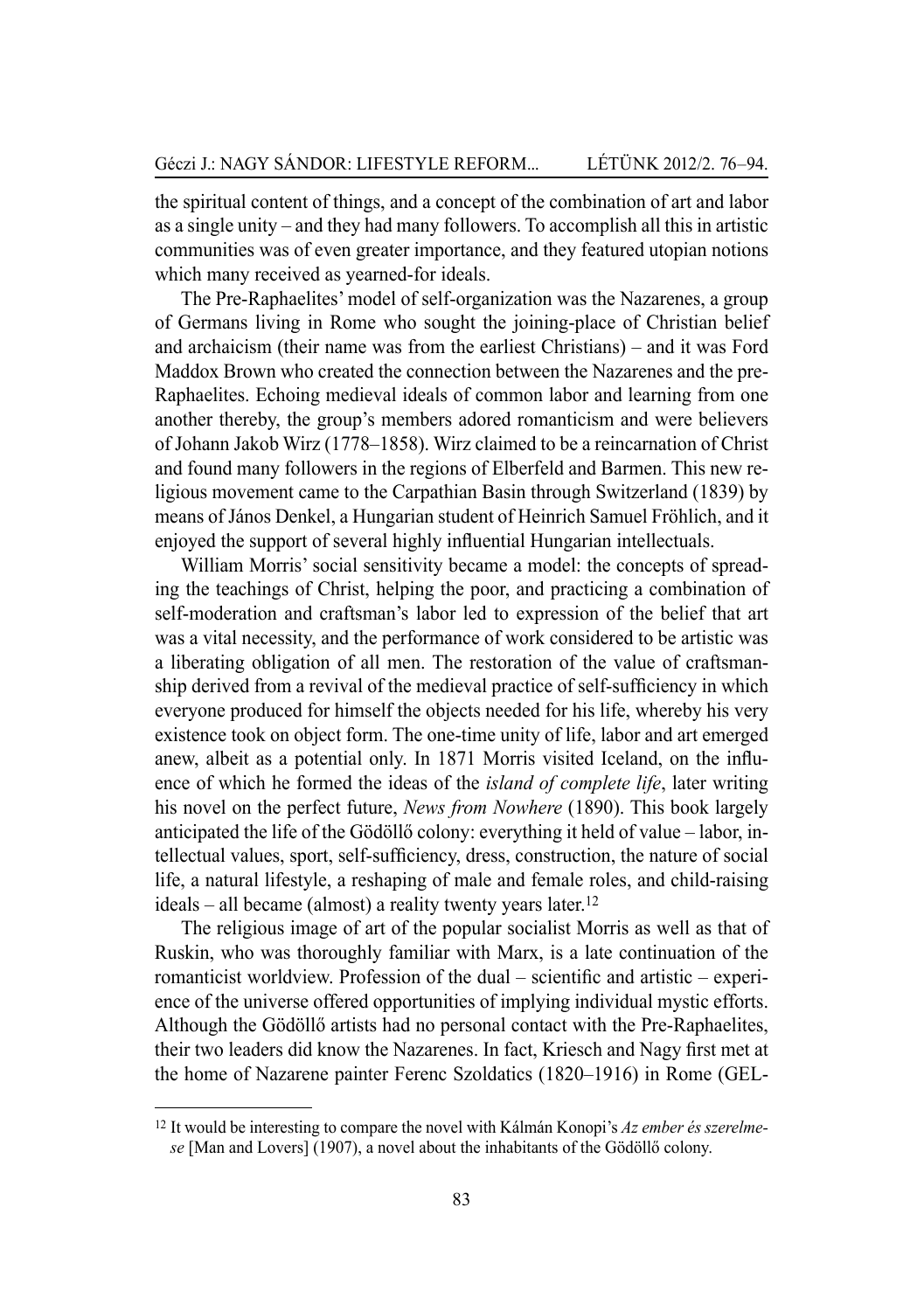LÉR K. 1987: 25) – Nagy had met Szoldatics earlier, on a vacation at Csopak after his fourth year at the Model Drawing School. Szoldatics was one of the ones who encouraged Nagy to make a study tour of Rome – "*assuming you do not want to deal with profane art.*"13

On the model of the pre-Raphaelites they were encouraged to adopt the ideal of art with moral content from the English and realize it in Gödöllő, creating a workplace (and thereby an ideal and community) for handicrafts inspired by Hungarian folk art, thus serving the everyday realization of the ideal. In the environment of the workplace the inhabitants of the Gödöllő artists' colony lived not only in an open artistic environment but also in a loose family-based life environment, establishing multi-functional areas for collective living and organizing a series of community events – thereby coming closer to the collectively realized, socially defined society in which mutually accomplished work is also a value.

#### *4.3. Tolstoyism*

With the formation of nation-states, nationalist artists broke with the ideas of works filling an "aesthetic" function of the pre-Renaissance and -Enlightenment periods as well as with artists' functionalist attitudes. At the end of the 19th century, the Pre-Raphaelites and Nazarenes detected this hiatus and considered it their goal to maintain continuity. Parallel to the principles of Ruskin and Morris, occasionally independently, ideologies appeared which, although not always based on fully elaborated philosophies, served as guidelines for a kind of practical life emphasizing ethics. Tolstoyan art and philosophy, like gnosticism, emphasized the maintenance of continuity – and did not renounce the nationalist character endangered by industrialized society even when it alluded to transnational ideals (for example, the idea of education not directed by the nation-state).

L. N. Tolstoy's interest turned toward education in the 1870's, and after meeting Sutaev, the founder of an agrarian denomination, he also became an opponent of modernization and a spokesman for early Christianity and a simple, rustic lifestyle. His works, particularly for their resounding with a number of ideals for improving the people, were known throughout Europe. Kriesch became a follower in the late 1880's, and at Diód established an artists' colony based on Tolstoy's philosophical, ethical and lifestyle principles, while Nagy also participated in the organization.

Like Ruskin, Tolstoy viewed the utility of art to lie in the fact that it is able to create a community whose members profess very similar ideas of society. It does this in order to speak to as many people as possible, and for them to under-

<sup>13</sup> GELLÉR, K. 1996, 5., quoting a manuscript by Nagy, n. d. Budapest, private ownership.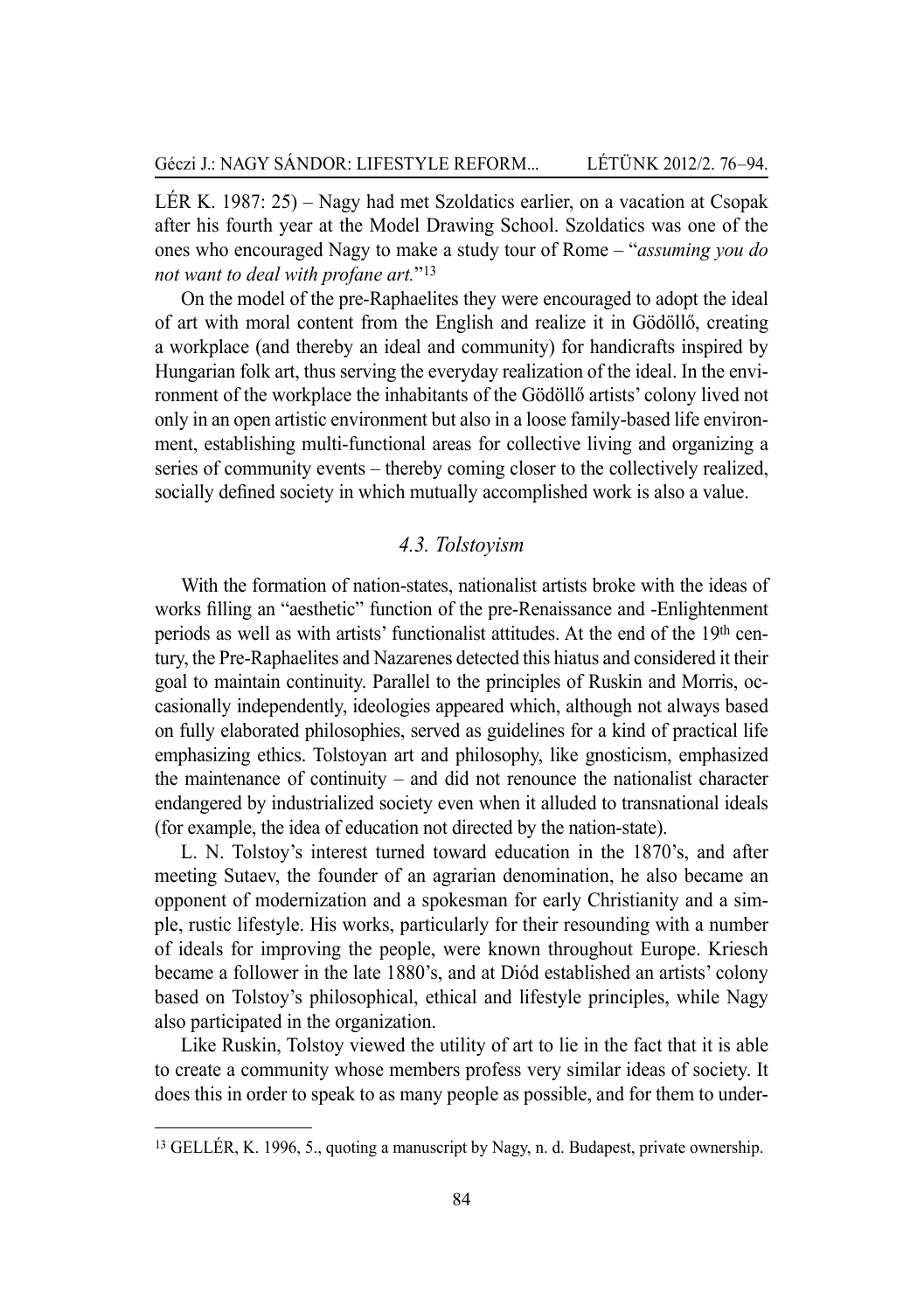stand it and consider its ideals appropriate. Tolstoy considered folk art and the mentality of the medieval guilds – and not incidentally their creative techniques – worthy of continuation. In the Russian author's philosophy, social and artistic motives were welded together, and this was a starting premise for Nagy as well as the artists of Diód and Gödöllő. This may explain why Nagy and his followers had such interest in the peasant culture of Kalotaszeg, and later in Hungarian folk culture and art in general. They attempted to explore the ancient culturetied, art-creating lifestyle which promised self-fulfillment to all its members and offered the opportunity of becoming an "inner man" based on self-development and one's own will.

Tolstoy denounced and rejected contemporary developments in high art – and did not understand them. The basis of his criticism was what he considered the elitist demeanor of the symbolists and impressionists: in his view, that which cannot be understood by everyone is to be rejected, as it is unusable as a means of self-improvement. He believed in higher appreciation of the role of art based on universally accessible Christian perspectives, and claimed ethics developed therefrom to be the basis of community.

Jenő Boér and his son acquainted the Diód group with the Tolstoyan (and gnostic) principle of art as improver. Boér received Kriesch as guest at his Diód residence, and together they read German translations of Tolstoy and worked on the summer placement of the art colony. In addition to Boér, the gnostic Jenő Schmitt also contributed to the spread of these ideas, his books having an influence on Nagy in particularly, no doubt, because he discovered the similarity between their teachings. Tolstoy himself also had an interest in Schmitt.

The combination of Tolstoyan moral and social reforms with pre-Raphaelite teachings using the concept of beauty in the medieval sense implied that the changing of circumstances was primarily the individual task of all men, which made Tolstoyan artists somewhat open to the socialist movement. Rejecting radical social actions and professing the idea of inner revolution, these anthropophilic artists felt closer to the ideal of the Enlightenment wherein the individual was capable of changing his fate himself.

The Gödöllő artists' ideas of art education followed from their understanding of Tolstoyan art tenets based on original sources. The popularization of their own works (as well as the abundant use of genres and the discovery of children as art lovers), as they acknowledged, was important because it initiated a wide audience into their ethical ideas and could make them knowledgeable adherents.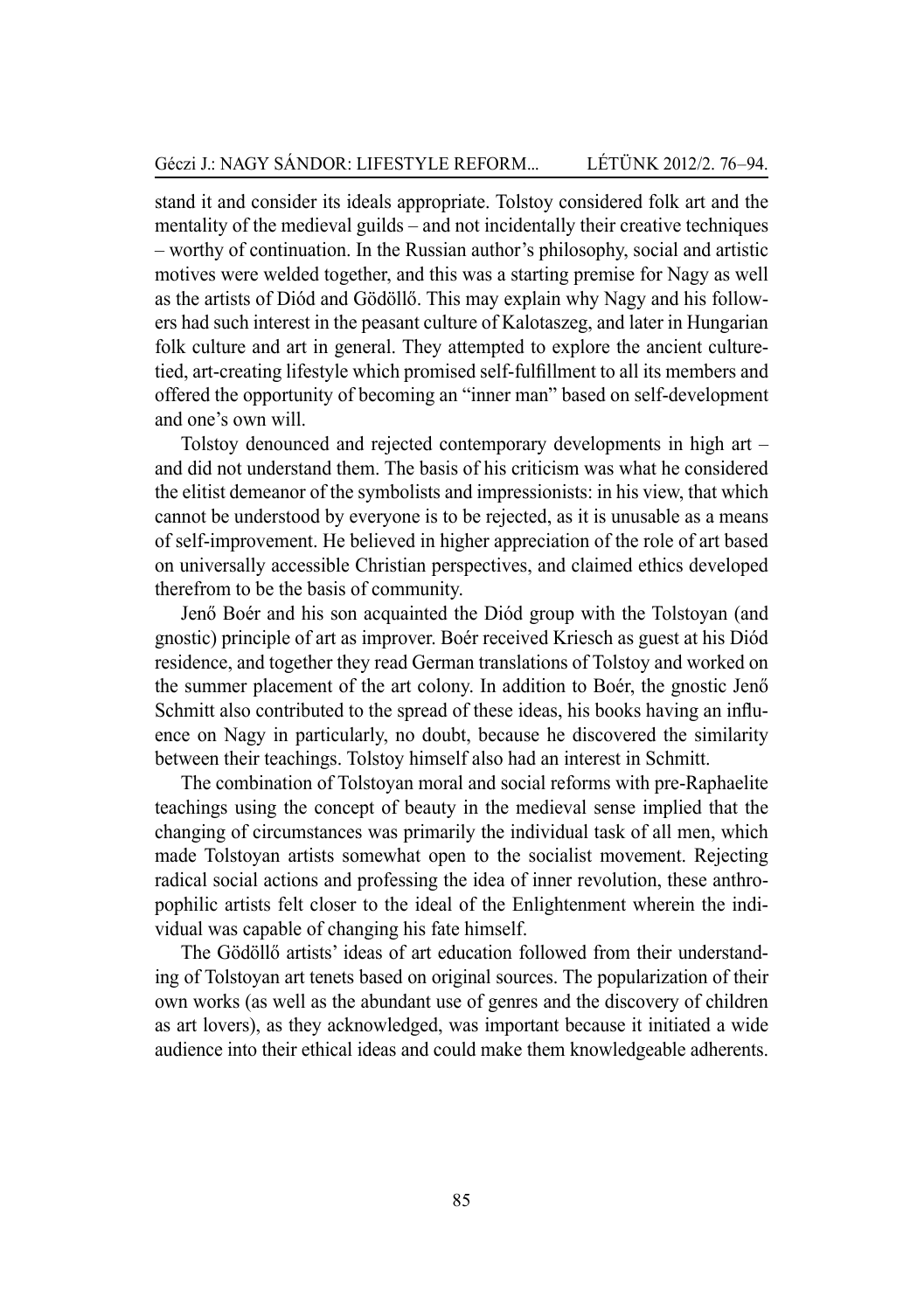#### *4.4. Neo-Gnosticism*

Familiar with Tolstoyanism and its combination of social and Catholic traditions and a believer of Jenő Henrik Schmitt, Jenő Boér was the source not only of vegetarianism, love of Nature, and folklore, but also of gnostic ideas for friends Kriesch and Nagy.

Schmitt elaborated his neo-gnostic ideas based on Tolstoy's populism, becoming a philosopher who rejected social radicalism. He enthusiastically published Tolstoy's writings in his German-language periodical, although he did not accept every precept. Schmitt believed man was not the result of the outflow of spirit, and thus its humble follower, but rather the self-aware developer of spirit. The individual's self-knowledge is the Archimedan lever which can move an unmoving world.

Gnostics held God to be perfect light. Ever-deleterious matter is capable of receiving light particles originating from him. The body of Christ was one such recipient of this spiritual light – and the task of man is to achieve transfiguration through the example of Christ.

For this reason Schmitt preached inner development and claimed the possibility of self-salvation – that is, the idea that man can become divine. And, as art is the primary motivator of this self-transformation in man, it is the method with whose guidance anyone can enter the path of purification and truth.

For Nagy and his friends this raised the suggestion that man can be shaped by aesthetics. Self-formation contributes to improving the world, and art provides the altar on which the results of self-knowledge, the created work, may be offered as a sacred object, as it were, to the community. Aesthetic creation – especially if it is saturated in mythic/religious content – improves man.

Expressing his views in Germany and in Budapest, Schmitt's anarchism preached non-violence. Further, a collective of individuals having undergone appropriate self-development would transform society without revolution. Social development could be achieved by individual development – and this was the proper behavior. Only the artist is able to shape this attitude – and therefore must be considered a kind of prophet. (Nagy's painting *Master, Where Dwellest Thou?* expresses this idea: St. John the Baptist is followed by figures – for whom Nagy's painter friends happened to serve as models – as they set out to find true Christianity.)

It was Schmitt who first recognized the light-related symbols of gnosticist and theosophic teachings in Nagy's works. He believed the master to have undertaken the depiction of pure spirit, expressed by the saturation of the bodies in light, the soul appearing in a body swimming in light. Schmitt listed Nagy's light-figures as examples arguing in favor of gnosticist self-deification.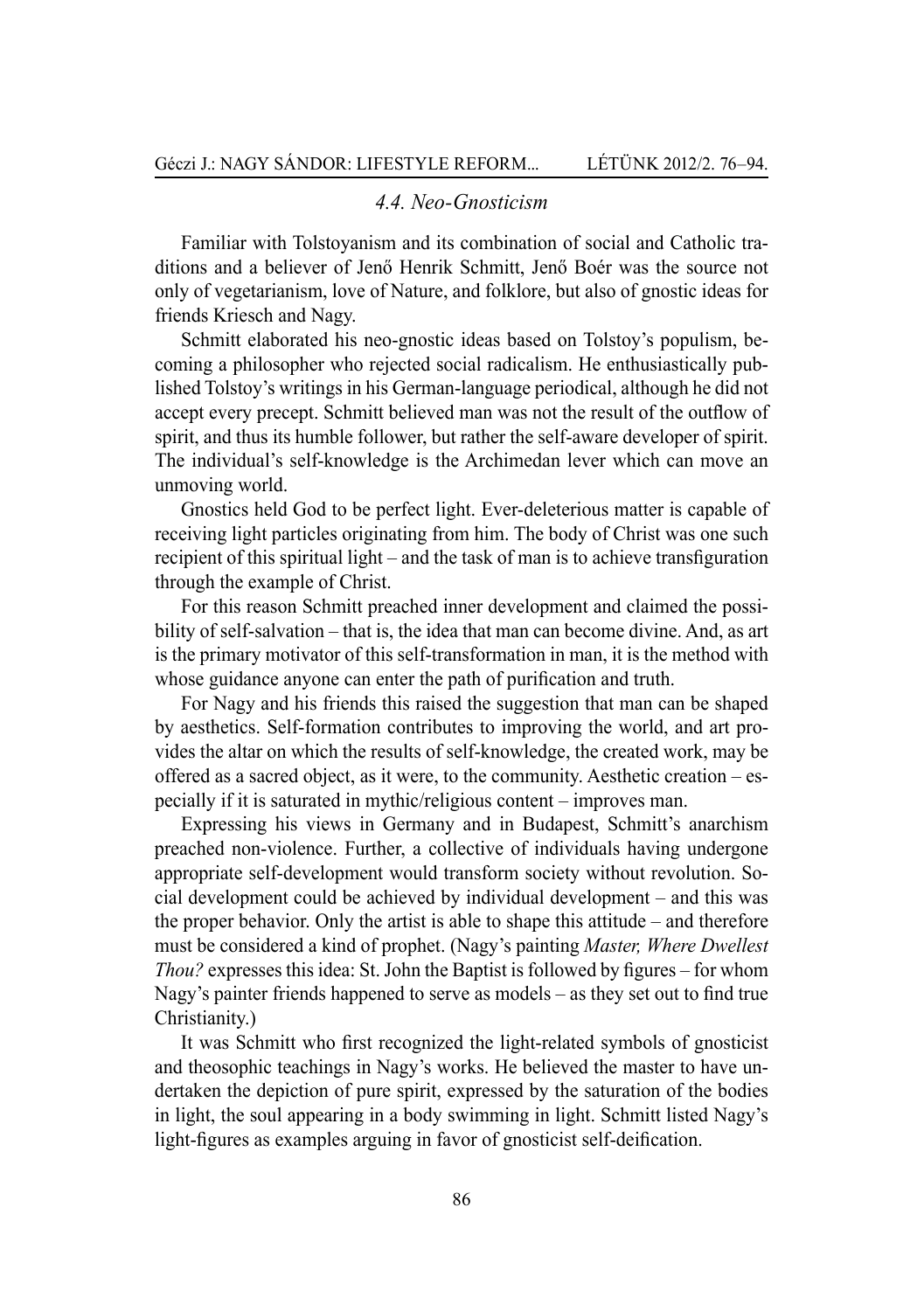"*The ubiquitous rays and light-figures presumably appeared in Sándor Nagy's graphic works on the influence of Schmitt's writings, which are considered the theoretical ignition point of Hungarian presymbolic efforts,*"14 writes Katalin Gellér while researching the components of the painter's cosmic life-sense and light symbolism, also pointing out the extent to which this all fit in with the Nietzschean cult of that period, and not incidentally parallels the theosophy of Rudolf Steiner. This enraptured belief in the self and cult of light as the source of all life is not unique in the intellectual and artistic life of Europe or Hungary<sup>15</sup> – in appearance and expression it is of neo-Platonic (and Socratic) ideology.

Thus, the gnostic (or gnostically interpretable) symbols such as light, the Sun, and fire contribute to the visual expression of Nagy's professed role as moral teacher. Without question, the mass of (often not clearly interpretable) hermetic signs rendered the artistic and literary dissertations didactic. This illuminates the extent to which the symbolism of the secession, with its agglomeration of contemporary philosophies, was suggestive, self-emphasizing and programmatic, and that it spoke to the initiated.

Nagy's symbolism – except in his final period – always remained gnostic, alluding to the possibility of self-knowledge and self-fulfillment. For example, on one of his stained-glass paintings in the neogothic chapel in Lipótmező (1913–14) Nagy depicts roses as floral ornaments by right of both Christian tradition and secessionism. The medium of glass – an opportunity which the painters of gothic windows also exploited – enables the materialization of gnostic ideas, presenting the environment of Mary. The roses surrounding the female figure grow to Christ towering on high, where they become thorny branches. Hitherto featured as separate formations in the mysticism of Mary and Christ, the flower in this case stems from a single root, as both the rose and the twisting, winding thorny branches are both set in glorious light. The gnosticism of Nagy's old age, meanwhile, is characterized by the light-saturated, light-valued figures of his fresco in the Church of St. Elizabeth in Pesterzsébet – and the bramble of roses linked to them.

#### *4.5. Vegetarianism*

Thematization of the relationship toward the eating of meat predates the 19th and 20th century. Rousseau and numerous other philosophers of the Enlightenment preached abstention from food of animal origin (although only for the

<sup>14</sup>GELLÉR, K. 1987: 102.

<sup>15</sup> Comp. Nietzsche's citations of Zoroastrianism, or Rudolf Steiner's theosophy (which also alludes to Goethe's light and plant cult) and his anthroposophy elaborated later, or the Hungarians: Tivadar Csontváry Kosztka, Jenő Komjáthy, Endre Ady, Gyula Juhász, Sándor Sík, Jenő Komjáthy, and others of similar objective resolve.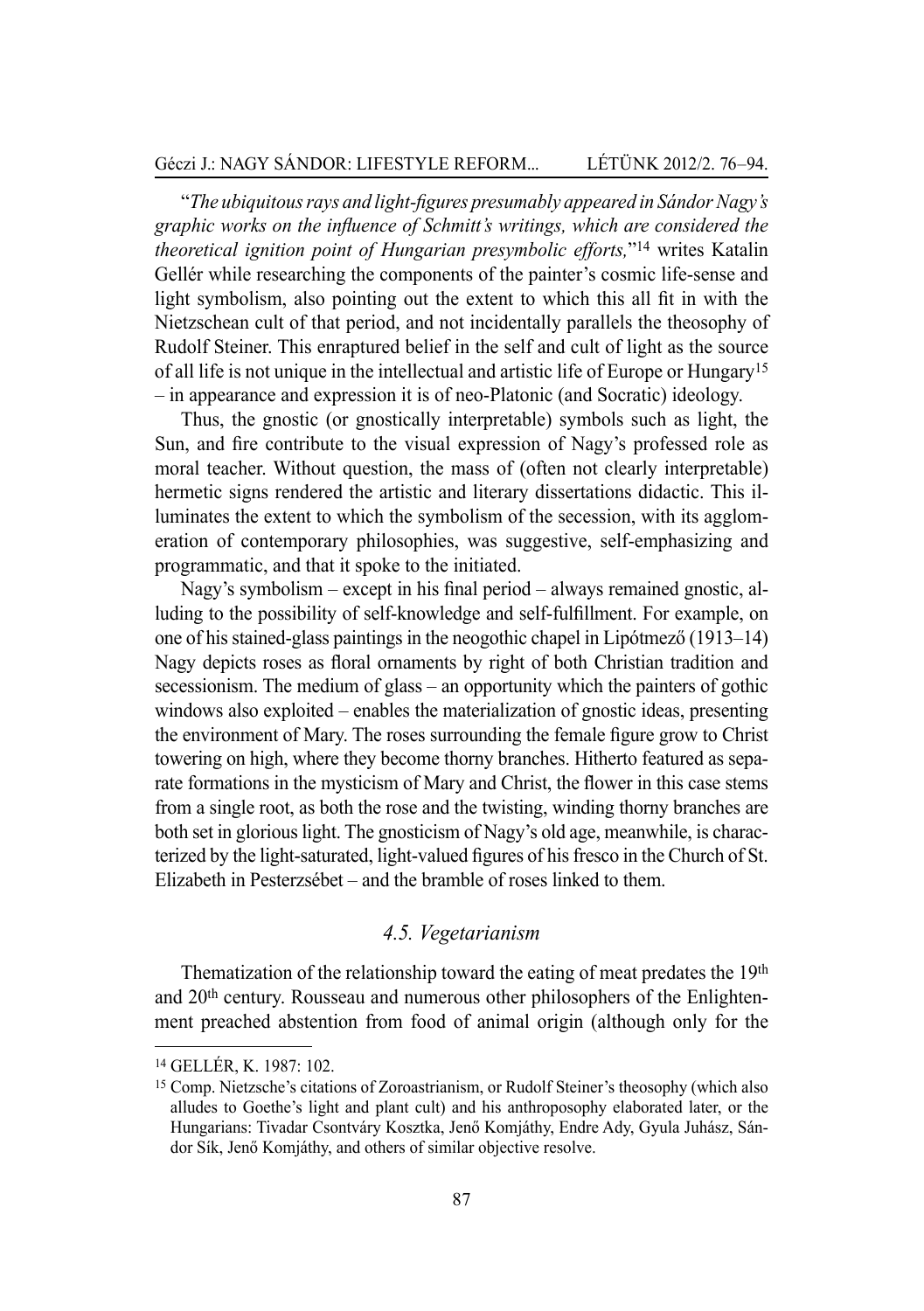more cultured classes), but it is clear that both Christianity and the cultures of antiquity confronted alternative nutritional methods. The consumption of meat and other products of animal origin offered the path to proper enjoyment of life as regulated by the ancient pathology of humors and subsequent worldviews based more or less thereon. Nineteenth-century vegetarianism, as Massimo Montanari points out, was merely a by no means new version of a continuously existing European tradition in which each of the selected and laudable principles of nutrition is traditional, but now interpreted with the support of modern scientific teachings (MONTANARI 1996: 178–180).

The first vegetarian society was founded in London in 1848, and soon afterwards the now-institutionalized movement attracted attention (though only in Europe) with its moral standpoint and emphasis on health, rather than by the originality of its successfully principles. Meat is poison, they claimed, undertaking a biological and sociological explanation of this statement supported by numerous examples. The benefit of foods of plant origin, however – this likewise was an idea resurrected by the Enlightenment, with its precedents from the Renaissance – was supported by the "theory of signatures" based on the discovery of analogies, which held not only that external appearance is an expression of internal content, but also that the qualities of the food eaten influence the qualities of the eater. In addition to all this, contemporary and earlier scientific and philosophical thinking and a host of everyday ideas combined to create the behavior pattern of which vegetarianism is part. Moreover, as with all mass movements, the spread of vegetarianism was aided by the fact that cosmological principle, arguing in generalities with allusion to personal experience, concealed its internal inconsistencies.

For the vegetarian, food of plant origin provides naturalness which is a process of everyday sustainment of life as part of the proper lifestyle. Food of plant origin is a condition for naturalness, simplicity and non-violence – and also their symbol. Maintenance of the body is a necessity, of course, but the ultimate goal is not momentary gastric pleasure; rather, it is the attainment of a higher goal and the long-term enjoyment thereof. This form of nutrition is a source of happiness whose undemanding norm promotes the opportunity of experiencing a rationally operating universe.

Vegetarianism is a philosophy which the layman can practice – and which is a criticism of society (and science). It simultaneously serves the holistic needs of periods unable to feel the fullness of the universe and of people overwhelmed by the details, as well as providing individual opportunities for their satisfaction. If one examines the symbolic level out of the possible meanings of vegetarianism, the most important aspect seems to be self-identification with the plant: identity with Nature, patience and humility, perseverance of presence, tranquil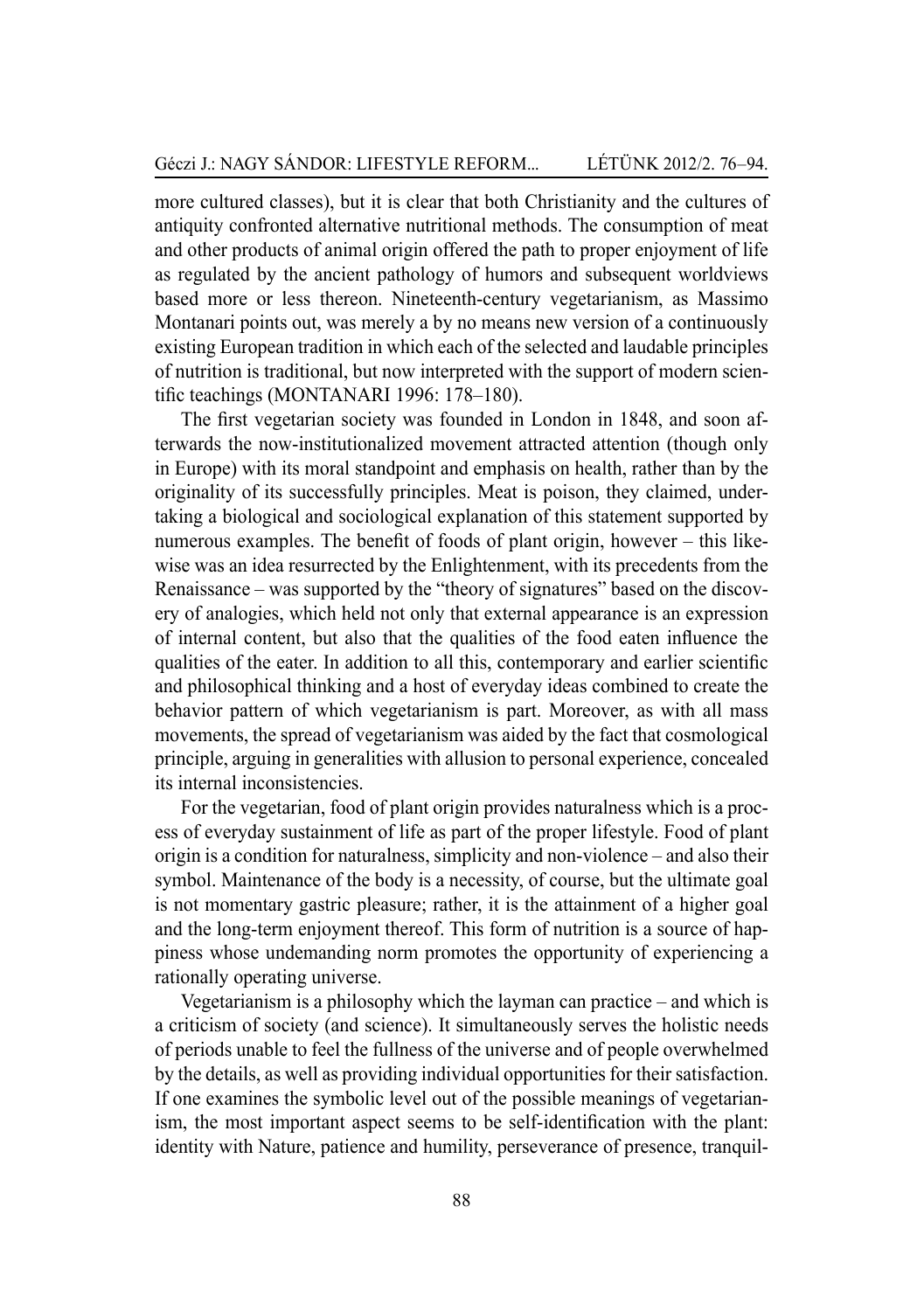ity and acceptance are symbolized in a variety of forms, including the ethical. At the same time, this eating habit provides instruction on lifestyle: creation of a simple, undemanding life (accomplished with rustic/folk naturalness), served by asceticism and in fact suggesting developed intellectualism (aided by a little mysticism and cosmos-oriented philosophy/theology/theosophy), rationalism (as a criticism of the ruling social, ideological and political order), and voluntary renunciation of individual extremes in the interest of the community (developed social sensitivity).

With the help of vegetarianism, the need for moderation created a connection between 19th-century proponents of dietary reform and early Christian tradition. However, references to the Middle Ages suggest an incongruity: feudalism was not a mentality characterized by plants and rejection of animal-origin food; it was not an era of phytomoraphic anthropology. There is a different explanation why the 19<sup>th</sup>-century alternative lifestyle made this reference all the same. An examination of the views on the division of labor and its interpretation in the attitudes formed on art appears to offer an answer.

In vegetarianism, everything that transcends nutritional practice is utopianism. But is this true for all regions of Europe? The eating of foods of plant origins finds a series of varying explanations in different cultural periods of Europe, but in essence, it became consistently utopian in only one region – the area where Western or Roman Catholicism is located. Of the thinking patterns created through the great cultural schisms of Europe, Greco-Roman paganism, Islam, Greek and Oriental Orthodoxism and the last-formed Protestant Reformation all accepted this dietary habit more or less, with no need for complex explanation. For Christians of Papist Catholicism and later Western Catholicism, both in wholly Catholic communities and in populations with mixtures of the canonized Catholic worldview, inasmuch as the limited access to the goods of society and nature required explanation, these utopias offered the cessation of these differences, both in the early periods of its development and in the Renaissance and afterwards. Vegetarianism undertook an active part in the restoration of social equity – and it is this aspect which must be stressed for both the Gödöllő artists and contemporary European lifestyle reform movements.

## 5. Vegetarianism in Gödöllő

Of the inhabitants of the artists' colony, three families were vegetarians, while others were only temporarily or never, even on community influence. Nagy probably became vegetarian during his stay in Paris. Whether this aspect of the reform lifestyle coincided with his discovery of Tolstoyanism, or his studies of Buddhism, or as a consequence of the one or the other, cannot be determined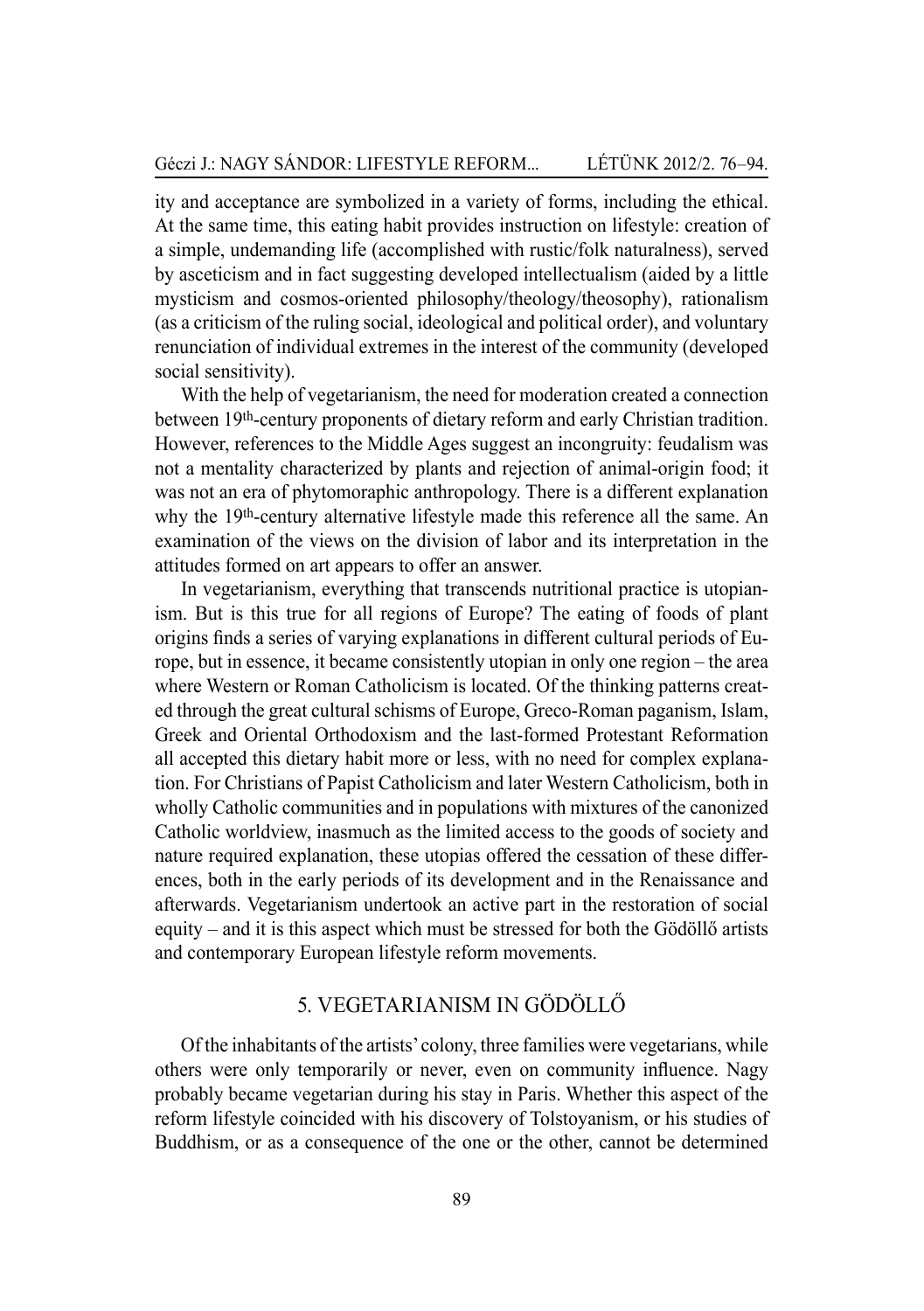due to the absence of sources. Sickly from childhood, Körösfői-Kriesch became a believer and follower of natural medicine and moderate nutritional habits at an early age. Nagy and Körösfői-Kriesch, the leading figures of the Gödöllő artists' colony, were consistently vegetarians by Diód, before the formation of the group – their similar philosophies may well have contributed to the foundation of the colony and the shaping of its spirit. The two families used the 1895 Hungarian translation of a book by Louis Kuhne, a natural medicine practitioner from Leipzig, in shaping their lifestyle (Szabó 2003: 44). According to this teaching, the cause of disease was the eating of meat, which therefore should be avoided. Meats were responsible for obesity and digestive disorders, which in turn became the causes of other physical and spiritual disorders. The three daily meals were based on seeds, vegetables and fruits and supplemented by honey, butter, plant oil or milk, but fresh or dried spices, sugar, alcohol and narcotics – alcohol, coffee or cocoa – were not allowed. Along with the French-style light dishes supplemented with desserts and pastries, folk dishes were also added, however – the Nagy family often ate *puliszka* (cornmeal grits) for breakfast.

The records indicate that this vegetarianism had a number of reasons besides its effect on health: first of all, that cooking should not take up too much time for the wives, who were already artists in other genres. Meals were generally prepared with the participation of the entire family, and the main meals, except for breakfast and family occasions, were open affairs where friends and guests might sit at an abundant, diverse meal set with special care to be natural yet aesthetic. Festiveness, however, was avoided. The intimacy of sitting to table – the ritualization of the event – contains signs both of a rustic/folk nature (simplicity) and of the bourgeois (social life form).

This heterogeneity signifies the members' freedom from orthodoxy and tolerance of each other. Everyone could decide on the meal for himself in accordance with his attitudes and principles of life, but the frequency of the meals and their role and social function in family life can be considered middle-class.

Vegetarianism was but one element of the complex lifestyle philosophy which the leaders of Gödöllő professed. Their eating habits included non-vegetarian elements such as rustic and bourgeois dishes, community-forming social togetherness, and less time away from artistic creation, which collectively indicate the participants' lives were organized according to higher goals. At the same time, it is also true that, like dress habits, sports, and functional mapping of the open and enclosed living areas, it served to protect health in both the physical and spiritual sense.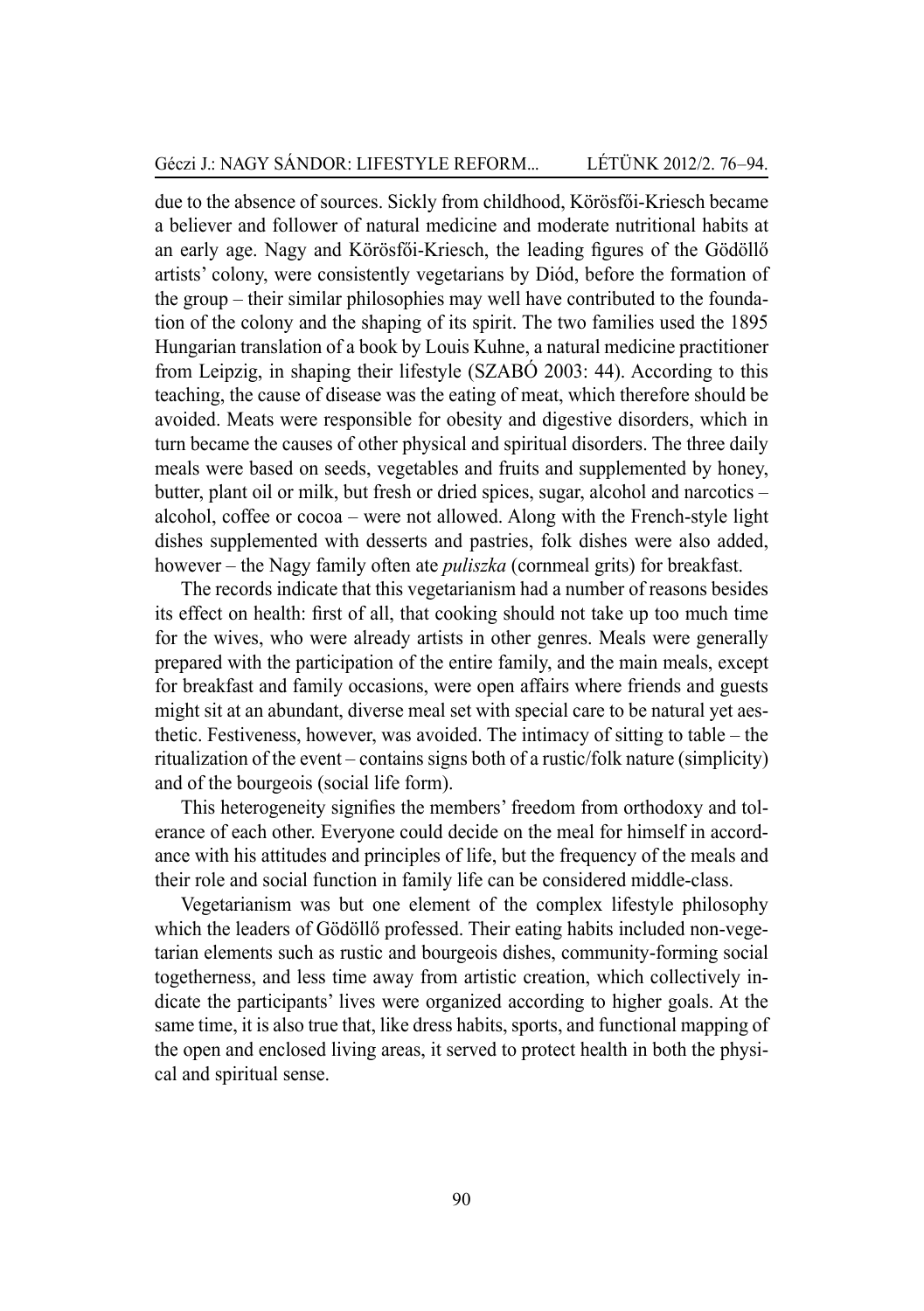## 6. Summary I: The rose

The rose in the Nagyian interpretation was gnosticism's flower of light. Likewise connected with light was the Gödöllő artists' heart motif – which they held to be the center of the human soul, or of the microcosm, which they hoped to make more moral by gentle perseverance. Understandably, light, light-emitting objects, celestial bodies, metaphysical beings associated with light, and objects directly touched by light such as the rose or created by light such as vegetarian meals were all separately and collectively emphasized in the life of the Gödöllő artists and left a mark in their highly allegorical works. The beautiful flower of light is an attribute of the light-figures, and occasionally even their surrogate.

The rose symbols were deeply Christian in content, their red color alluding to blood and expressing submission. At the same time this color also suggests a high degree of saturation of the soul.

The rose is created as a result of self-formation; thus, one who wears it may surely say his work was successful. Also, in keeping with European traditions, this rose bears the meaning of Mary and Christ. One who can produce such a flower is acting in the interest of the community as well as himself; while renouncing his individual interests and living by the criteria of his fellows, he sacrifices himself on the altar of community. The rose is the symbol of the desire for knowledge and self-formation – in Nagy's works in means no les than the fulfillment of his reform lifestyle with its complex turn-of-the-century philosophical background.

The philosophical and ethical content of the rose is also emphasized by the figure or situation with which it is fit. Without exception, it is the attribute of the personality of prophet/artist/teacher, or a decorative sign of allusions to values represented by such a personality.

#### 7. Summary II

For Nagy the interesting intellectual movements were those which believed in art's obligation to improve people. This principle made Pre-Raphaelism, symbolism, Nazarene tenets, Tolstoyism, gnosticism and vegetarianism (which was less philosophically linked to lifestyle reform) all acceptable and reconcilable. From this myriad of intellectual components comes a worldview necessarily unified with a mystical mentality, as the source of wholly non-violent human self-liberation and -education. A unique feature of the reform lifestyle is its admixture of a number of worldviews as well as the fact that it advocated practical activity more than it did a crystal-clear explication of its theoretical background. Education of self and community would be a precondition for the fulfillment of the practice.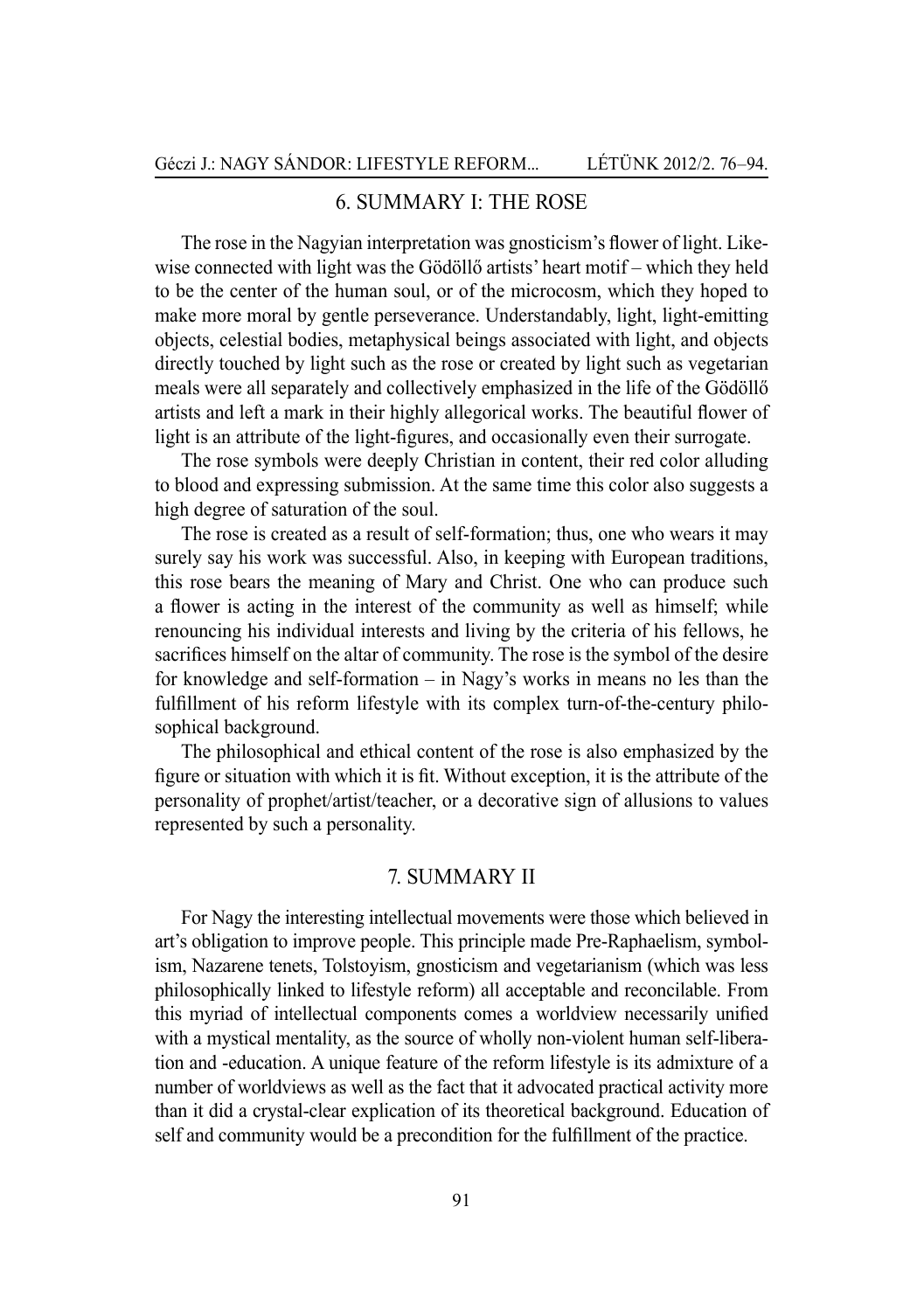The Gödöllő artists – by establishing a fabrics manufactory, creating an artists' colony and participating as an art society in Hungarian and international artistic life – had uniform views on the ethical importance on national and folk art, and formulated very similar ideas and practices in self- and group education, which they also followed in child-raising and works of art intended for children; without question, they brought about a utopia. The expression is intentional: the majority of their utopian ideas were realized, as proven by their writings, by outside reports on them, and by photographs which show their life ready to reach fulfillment anywhere, from home to monumental spaces. Each of them considered the personality created by their lifestyle reform to be a work of art – and this is the reason for their strikingly prophetic behavior pattern and the demand for their works. Although perhaps disconcerting for the art historian, for the education historian it is a mentality to be studied.

According to primary-source evidence, the teacher was expected to be a mental example to the students, as desirably and exemplary teacher qualities became increasingly important from the end of the nineteenth century on. For this reason, an increasing number of educational movements have liberated themselves from canonized expectations and expressed new behavioral models – whether national, or higher in nature – the transmission of which appeared as an unaccustomed task. Identity between institutional and non-institutional forms of transmission gained value, and the teacher's child-perspective, beyond the transmission of social norms, encompasses a deep – usually sympathetic – identification with the child, despite generational differences, emphasizing human similarities. That a single narrative is possible for childhood and adulthood, although a consequence of the historical perspective of the Enlightenment, is suggested by educational efforts to discovery the analogous circumstances of child and adult. A result of this was the transformation of teacher behavior. The utopia of Gödöllő is proof of this new teacher mentality: reshaping themselves on the basis of new ideals, they point to the operational conditions of a better society.

#### **LITER ATURE**

- F. DÓZSA K. (szerk.) 2004. Az áttörés kora. Bécs és Budapest a historizmus és az avantgárd között. 1873–1920. *Klimt, Schile, Kokoschka és a dualizmus művészete című kiállítás tanulmánykötete* [Age of Breakthrough. Vienna and Budapest between historicism and the avant-garde. 1873–1920. *Study volume for the exhibition "Klimt, Schile, Kokoschka and Art of the Dualist Era*]. Budapest: Budapest Historical Museum.
- GÉCZI J. (szerk.) 1999. *Nagy Sándor. Veszprém: Vár Ucca Tizenhét [S. N.: The Vár Street Seventeen]* 1999/2.
- GELLÉR K.–G. MERVA M.–ŐRINÉ NAGY C. (szerk.) 2003. *A gödöllői művésztelep 1901*–*1920 [Gödöllő Artists' Colony 1901–1920].* Gödöllő. Catalogue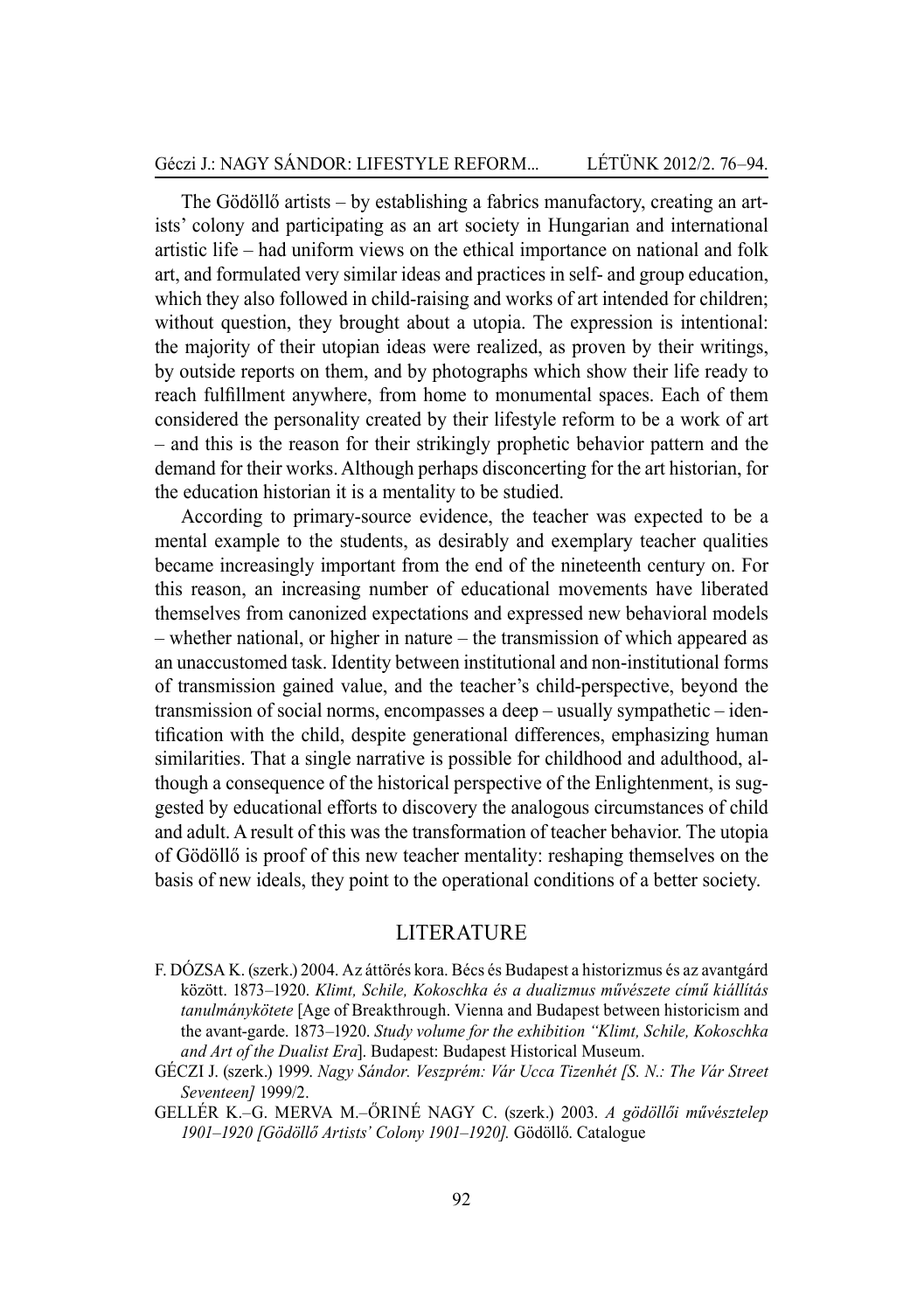- GELLÉR K.–KESERŰ K. 1987: *A gödöllői művésztelep*. Gödöllő: Cégér. *[Gödöllő Artists' Colony: Heraldic Emblem]*
- GELLÉR K. 1996. *Nagy Sándor pesterzsébeti freskói [Pesterzsébet Frescos of S. Nagy].*  Budapest: Pesterzsébeti Múzeumi Füzetek 12.
- GELLÉR K. 2003. *Újítás és tradíció. [Innovation and Tradition]* = Gellér K.–G. Merva M.–Őriné Nagy C. (szerk.) 2003: 5–26.
- GELLÉR K. 2004. *A gödöllői művésztelep (1901–1920)* = F. Dózsa K. (szerk.) 2004: 423– 431.
- MONTANARI, M. 1996. *Éhség és bőség [Feast and Famine]*. Atlantisz Könyvkiadó, Budapest

SCHORSKE, C. E. 1979. *Fin de Siècle Vienna*. Politics and Culture. K. h. N.

- SZABÓ Krisztina Anna (3003): *"Az egész élet szigete" életmód és mentalitás a gödöllői művésztelepen.* = Gellér K.–G. Merva M.–Őriné Nagy C. szerk. (2003): 41–50.
- SZABÓ Krisztina Anna (1999): *"Az egész élet szigete" életmód és mentalitás a gödöllői művésztelepen ["Island of the Complete Life" – Lifestyle and Mentality at the Gödöllő Artists' Colony].* = Géczi J. (szerk.) 1999: 88–151.

# Nagy Sándor: Reform életmód és szimbóluma

# *Preraffaeliták – Tolsztojizmus – Újgnoszticizmus – Vegetárizmus: Nagy Sándor világképének elemei*

 Az utóbbi időben egyre több olyan, az ember teljes életére kiható életmódot változtató programok váltak nyilvánossá, amelyekre a nem intézményes tudásátadás kutatói is érdeklődéssel figyelhetnek (SKIERA, E. 2004). Ezek a holisztikus elemekben gazdag reform életmódjavaslatok azonban nem előzmény nélküliek. Először s tömegesen az 1880-as évek közepén tűntek fel azok a mindennapi életvitel javítását szorgalmazó elképzelések, amelyek a lakás, az öltözködés, a táplálkozás, a természethez való újfajta viszony, a test, az anyagforgalom stb., továbbá a szellemhez fűződő teozófiai, filozófiai és teológiai mentalitás átalakítását, továbbá a nem európai civilizációk értékelt eredményeinek átvételét szorgalmazták. A 19. századvégi–20. századelői életmódreformok összegzésére és terjedésére először Edward Carpenter vállalkozott. Az 1889-ben kiadott kötet, a *Civilisation its Cause and Cure* utóbb nemcsak a kortárs reform életmódtörekvések összefoglalója, de érthetővé tette a hamarosan kialakuló reformpedagógiák megjelenését és a céljait is. A mozgalmak áttekintése ezért több szempontból indokolt, hiszen nem csupán a századforduló (kései romantikus, materialista és pozitivista) világképei által előhívott ember- és műveltségképekről adnak fölvilágosítást, de tudósítanak a 20. század pedagógiáit átalakító törekvések kialakulásáról is. Végezetül az akkori és a mai, az egész életet befolyásoló nevelési rendszerek azonos és eltérő vonásainak összevetésére is lehetőséget ígérnek.

A Kárpát-medence magyar nyelvterületén az életmódreformok sajátos vegyülésével Gödöllőn született meg s egzisztált néhány évig az a "teljes élet" program, amelyet,